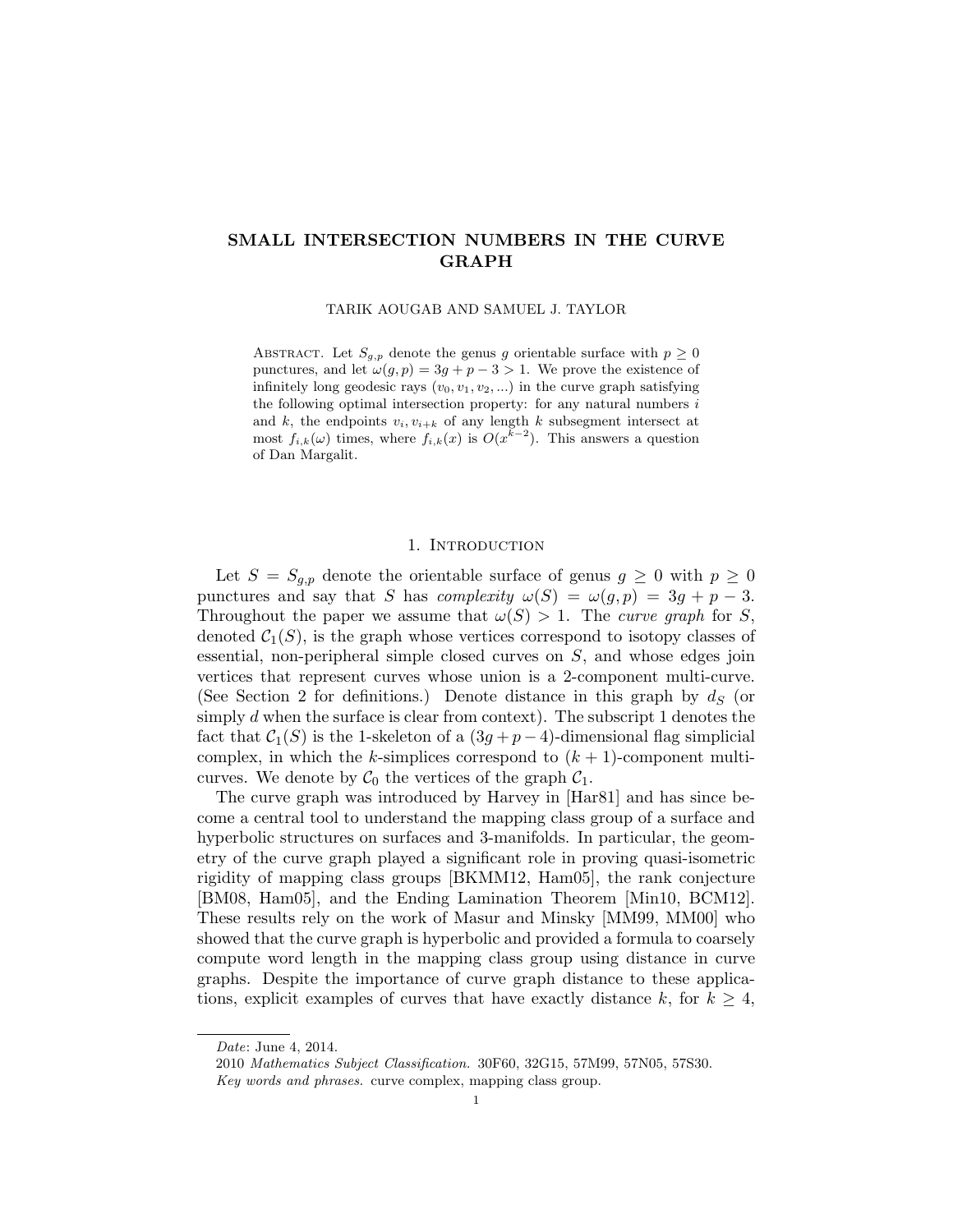are difficult to construct (See remark 1 of [BM12]). In this note, we construct such curves that are as simple as possible in terms of their geometric intersection number on the surface (see section 2 for details).

By an argument going back to Lickorish [Lic62] and stated explicitly for closed surfaces by Hempel [Hem01] and more generally by Bowditch [Bow06], the geometric intersection number strongly controls the distance ds. Concretely, given a pair of curves  $\alpha, \beta$  on  $S_{q,p}$ ,

$$
d_S(\alpha, \beta) \le 2\log_2(i(\alpha, \beta)) + 2.
$$

A complexity-dependent version of this bound was obtained by the first author [Aou12]. For any  $\lambda \in (0,1)$ , there exists  $N = N(\lambda)$  such that for all S with  $\omega(S) > N$ , if  $\alpha, \beta \in C_0(S)$ ,

(1.1) 
$$
d_S(\alpha, \beta) \geq k \Rightarrow i(\alpha, \beta) > \omega^{\lambda(k-2)}.
$$

The purpose of this note is to establish a corresponding upper bound on the minimal number of times a pair of distance  $k$  simple closed curves intersect. We show:

**Theorem 1.1.** For any g, p with  $\omega = \omega(g, p) > 1$ , there exists an infinite geodesic ray  $\gamma = (v_0, v_1, v_2, ...)$  in  $\mathcal{C}_1(S_{q,p})$  such that for any  $i \leq j$ ,

$$
i(v_i, v_j) \le \epsilon(\epsilon B)^{2j-5} \omega^{|j-i|-2} + f_{i,j}(\omega),
$$

where  $f_{i,j}(x)$  is  $O(x^{j-i-4})$ , B is a universal constant and  $\epsilon = 1$  if  $g \geq 2$  and  $\epsilon = 4$  otherwise.

For convenience, denote

$$
i_{k,(g,p)} = \min\{i(\alpha,\beta) : \alpha,\beta \in C_0(S_{g,p}), d_S(\alpha,\beta) = k\},\
$$

and write  $i_{k,g}$  for  $i_{k,(g,0)}$ . Then Theorem 1.1 implies  $i_{k,(g,p)}$  is bounded above by a polynomial function of  $\omega$  with degree  $k-2$ .

We remark that Theorem 1.1 was proven in response to the following question, formulated by Dan Margalit:

Question 1 (Margalit). Is it the case that for fixed k, the function  $i_{k,g}$  is  $O(g^{k-2})$ ?

By inequality 1.1, we see that for k fixed,  $i_{k,g}$  is not  $O(g^{k-3})$ .

Acknowledgements. The authors would like to thank Dan Margalit for proposing the question, and for many helpful conversations. We also thank the referee for numerous comments that improved the clarity of the paper. This work was initiated during the AMS Mathematics Research Communities program on geometric group theory, June 2013.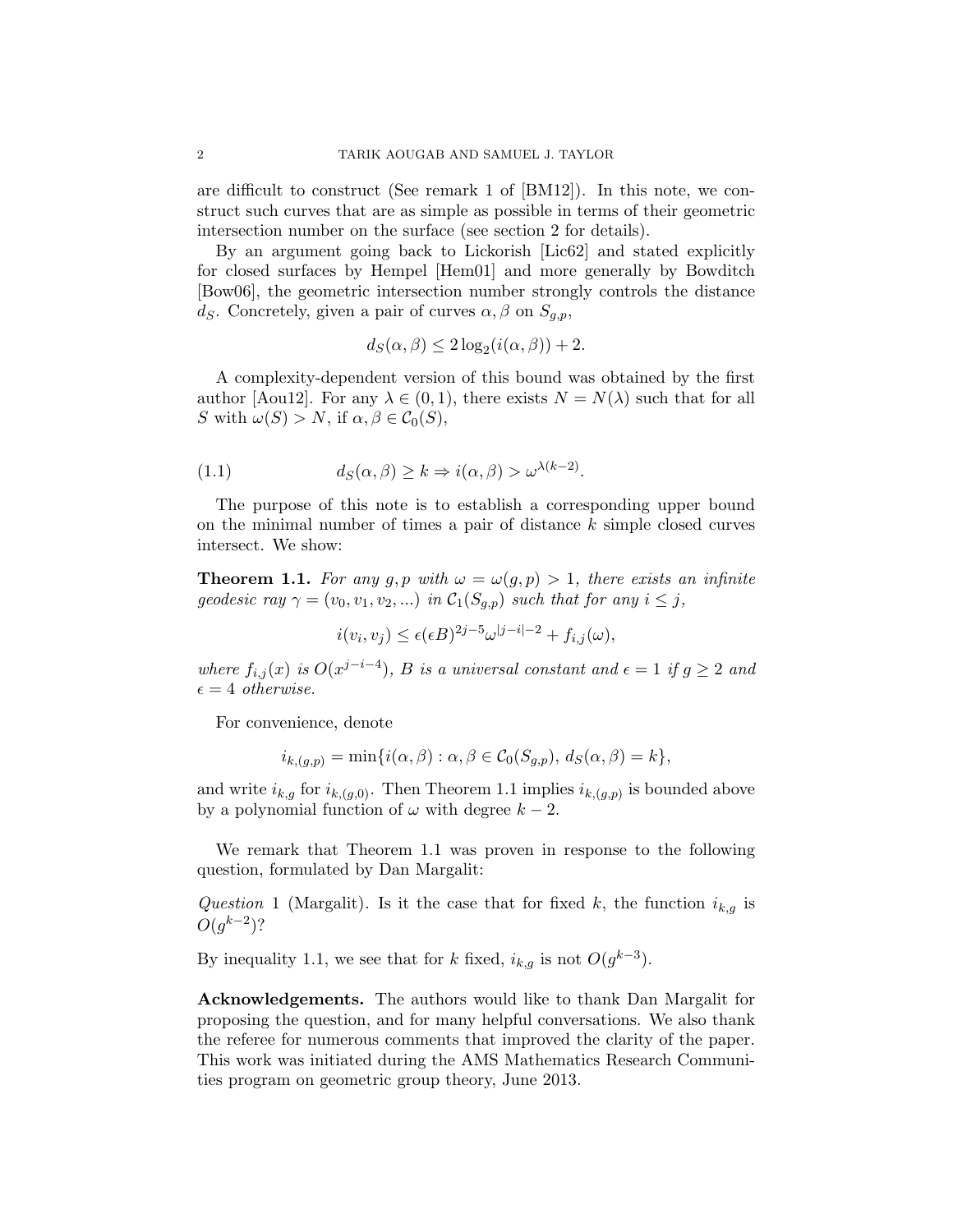### 2. Preliminaries

We briefly recall the definition of the curve graph for an annulus, and we review the properties of subsurface projections to this graph. See [MM00] for the general definition of subsurface projections and additional details.

First, for the surface  $S = S_{g,p}$ , a simple closed curve is *essential* if it does not bound a disk on S and is *non-peripheral* if it does not bound a once-punctured disk on  $S$ . As is common in the literature, we call an essential, non-peripheral simple closed curve simply a curve. A multi-curve is a collection of disjoint curves on S no two of which are isotopic. The complexity  $\omega(S) = 3g + p - 3$  is equal to the maximum number of components of a multi-curve on S. Hence, our assumption that  $\omega(S) > 1$  ensures that  $C_0(S)$  is not discrete, and in this case it is well known that  $C_0(S)$  is connected. Surfaces for which the complexity is less than or equal to 1 are called sporadic.

Since for  $\omega(S) > 1$ ,  $\mathcal{C}_1(S)$  is connected, we may define a distance  $d_S$ between vertices  $\alpha, \beta \in C_0(S)$  using the standard path metric. This distance is the minimal number of edges crossed in any path between  $\alpha$  and  $\beta$  in  $C_1(S)$ . If  $d_S(\alpha, \beta) > 1$ , then any curve representatives of these vertices intersect, and we say that  $\alpha$  and  $\beta$  meet. For any vertices  $\alpha, \beta \in C_0(S)$ , we can define their *geometric intersection number*  $i(\alpha, \beta)$  as the minimum number of intersections between curves that represent the isotopy classes of  $\alpha$  and  $\beta$ . Any representatives of these curves that intersect minimally are said to be in minimal position. As is standard in the subject, we will sometimes blur the distinction between a curve and its isotopy class, but when dealing with pairs of curves we will always choose representatives that are in minimal position. If A and B are subsets of vertices, we follow [MM00] and define

$$
d_S(A, B) = \text{diam}_{\mathcal{C}(S)}(A \cup B).
$$

For a closed annulus  $Y \subset S$  whose core curve  $\alpha$  is essential, let  $\tilde{Y}$  be the cover of S corresponding to Y. Denote by  $\overline{Y}$  the compactification of  $\tilde{Y}$  obtained in the usual way, for example by choosing a hyperbolic metric on S. The curve graph  $\mathcal{C}(Y)$  is the graph whose vertices are homotopy classes of properly embedded, simple arcs of  $\overline{Y}$  with endpoints on distinct boundary components. Edges of  $C(Y)$  correspond to pairs of vertices that have representatives with disjoint interiors. The projection  $\pi_Y$  from the curve graph of  $S$  to the curve graph of  $Y$  is defined as follows: for any  $\beta \in C_0(S)$  first realize  $\alpha$  and  $\beta$  with minimal intersection. If  $\beta$  is disjoint from  $\alpha$  then  $\pi_Y(\beta) = \emptyset$ . Otherwise, the complete preimage of  $\beta$  in  $\tilde{Y}$  contains arcs with well-defined endpoints on distinct components of  $\partial \overline{Y}$ . Define  $\pi_Y(\beta) \subset$  $\mathcal{C}(Y)$  to be this collection of arcs in  $\overline{Y}$ .

If  $\alpha$  is a curve in S, we also denote by  $\mathcal{C}(\alpha)$  the curve graph for the annulus Y with core curve  $\alpha$  and we denote its path metric by  $d_{\alpha}$ . Let  $\pi_{\alpha}: \mathcal{C}(S) \setminus N_1(\alpha) \to \mathcal{C}_{\alpha}$  be the associated subsurface projection, where  $N_1(\cdot)$ denotes the closed 1-neighborhood in  $C_1(S)$ . From [MM00], we note that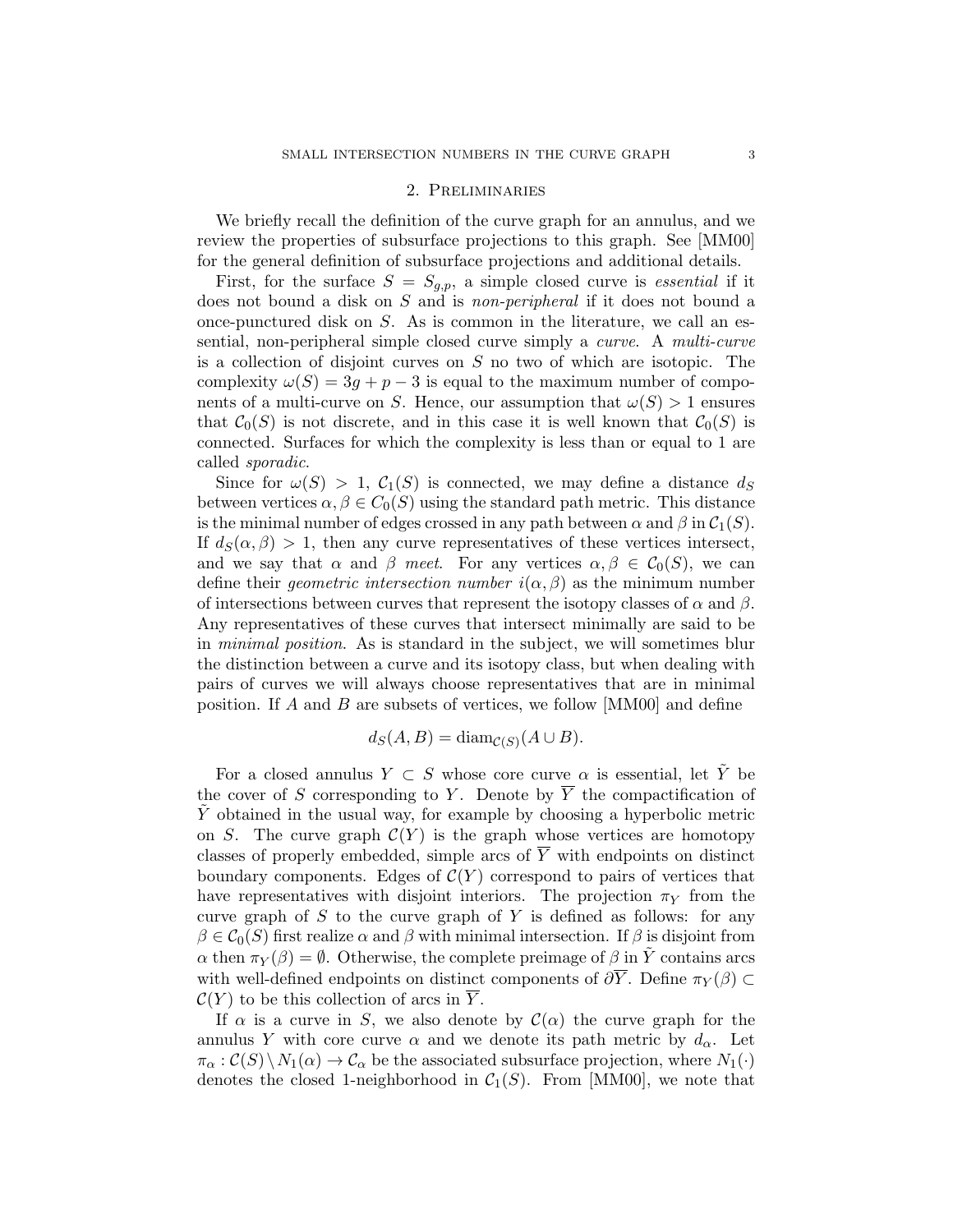when  $\omega(S) > 1$  the diameter of  $\pi_{\alpha}(\beta)$  is  $\leq 1$  for any curve  $\beta$  that meets α. Further,  $\pi_\alpha$  is coarsely 1-Lipschitz along paths in  $\mathcal{C}(S) \setminus N_1(\alpha)$ , i.e if  $\gamma_0, \gamma_1, \ldots, \gamma_n$  is a path in  $\mathcal{C}_0$  with  $\pi_\alpha(\gamma_i) \neq \emptyset$  for each i, then  $d_\alpha(\gamma_1, \gamma_n) \leq$  $n + 1$ . Here, we are using the convention that the distance between sets in  $\mathcal{C}(\alpha)$  is the diameter of their union. Also recall that if  $T_{\alpha}$  denotes the Dehn twist about  $\alpha$  then

$$
d_{\alpha}(\gamma, T_{\alpha}^N(\gamma)) \ge N - 2.
$$

Here,  $d_{\alpha}(\beta, \gamma)$  is short-hand for  $d_{\alpha}(\pi_{\alpha}(\beta), \pi_{\alpha}(\gamma))$ .

As a consequence of the Lipschitz condition of the projection, note that if  $\beta, \gamma \in C_0(S)$  both meet  $\alpha$  and

$$
d_{\alpha}(\beta, \gamma) \ge d_{S}(\beta, \gamma) + 2,
$$

then any geodesic in  $\mathcal{C}(S)$  from  $\beta$  to  $\gamma$  contains a vertex adjacent to  $\alpha$ . In fact, a much stronger result, known as the bounded geodesic image theorem, is true. This was first proven by Masur and Minsky in [MM00], but the version we state here is due to Webb and gives a uniform, computable constant [Web13]. It is stated below for general subsurfaces, although we will use it only for annuli.

**Theorem 2.1** (Bounded geodesic image theorem). There is a  $M \geq 0$  so that for any surface S and any geodesic g in  $\mathcal{C}(S)$ , if each vertex of g meets the subsurface Y then  $\text{diam}(\pi_Y(g)) \leq M$ .

We end this section with the following well known fact, see [Iva92]. Let  $\alpha, \beta, \gamma \in C_0(S)$ , then

$$
|i(\gamma, T_{\alpha}^N(\beta)) - N \cdot i(\alpha, \gamma)i(\alpha, \beta)| \le i(\beta, \gamma).
$$

We refer to this as the twist inequality.

In the next section, we will briefly make use of the *arc and curve graph*  $AC<sub>1</sub>(S)$ , a 1-complex associated to a surface with boundary or punctures where the vertices are properly embedded essential arcs (modulo isotopy rel boundary) together with  $C_0(S)$ , and edges correspond to pairs of vertices that can be realized disjointly on the surface. Recall that a properly embedded arc a in S is essential if it is not homotopic into the boundary of (or a puncture of) S rel ∂a. Let  $AC_0(S)$  denote the vertices of  $AC_1(S)$ .

A non-annular subsurface  $\Sigma \subset S$  is called *essential* if all of its boundary components are essential curves in  $S$ , and a properly embedded arc is essential if it can not be homotoped into the boundary or a neighborhood of a puncture. Then there is a projection map  $\pi_{\Sigma}^{\mathcal{AC}} : C_0(S) \to \mathcal{P}(\mathcal{AC}_0(\Sigma)),$ where  $\mathcal{P}(\cdot)$  denotes the power set, defined as follows: for a vertex  $v \in \mathcal{C}_0$ , first let c be a curve that represents the isotopy class v and intersects  $\partial \Sigma$ minimally. Then send v to the collection of vertices in  $\mathcal{AC}_0(\Sigma)$  that represent components of the intersection of c and  $\Sigma$ .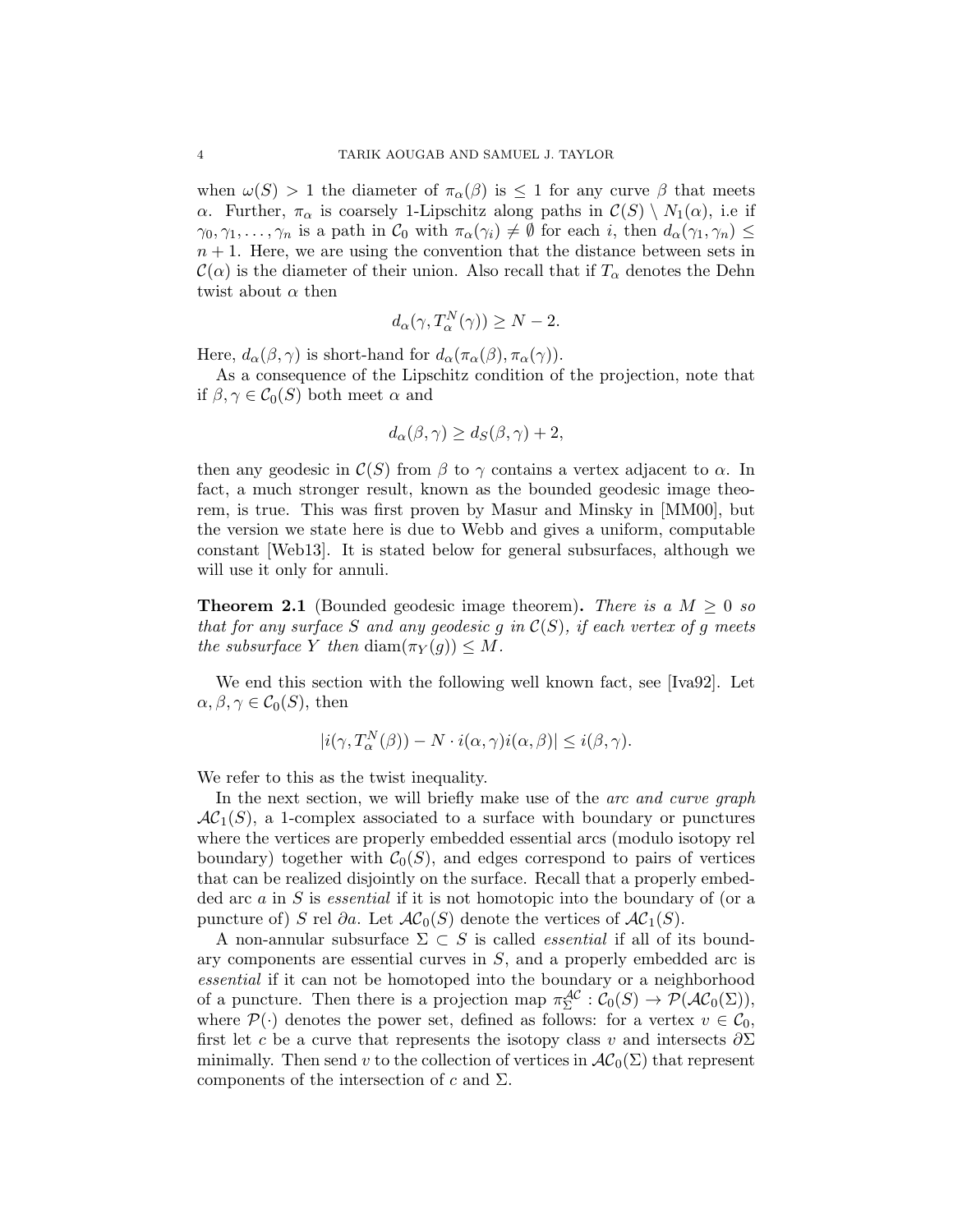#### 3. Minimal intersecting filling curves

Curves  $\alpha, \beta \in C_0(S)$  fill S if, after choosing minimally intersecting representatives,  $S \setminus (\alpha \cup \beta)$  consists of disks and once-punctured disks. It is immediate from the definition of distance in  $C_0(S)$  that  $\alpha$  and  $\beta$  fill S if and only if  $d_S(\alpha, \beta) \geq 3$ . The proof of Theorem 1.1 proceeds by beginning with curves  $\alpha_3$ ,  $\beta_3$  in  $S_{q,n}$  that fill and have intersection number bounded linearly by  $\omega(g, n)$ . In all but the genus 2 case we find  $\alpha_3$  and  $\beta_3$  whose intersection number is the minimal possible.

**Lemma 3.1.** Given  $S_{q,p}$  with  $\omega(g, p) > 1$ , the following holds:

(1) If  $q \neq 2, 0$  and  $p = 0$ ,

$$
i_{3,(g,p)} = 2g - 1.
$$

(2) If  $g \neq 2, 0$  and  $p \geq 1$ ,

$$
i_{3,(g,p)} = 2g + p - 2.
$$

(3) If  $q = 0$  and  $p \ge 6$  even,

$$
i_{3,(g,p)} = p - 2,
$$

and for p odd,

$$
i_{3,(g,p)} = p - 1.
$$

(4) If  $q = 2$  and  $p < 2$ ,

$$
i_{3,(q,p)} = 4.
$$

(5) If  $q = 2$  and  $p \geq 2$  even,

$$
i_{3,(g,p)} = 2g + p - 2,
$$

and for  $p > 3$  odd,

$$
2g + p - 2 \le i_{3,(g,p)} \le 2g + p - 1.
$$

Proof. Before beginning a case-by-case analysis, we first observe some general facts. Suppose that  $\alpha$  and  $\beta$  are curves on  $S = S_{g,p}$  that are in minimal position and fill. Let D denote the number of topological disks in  $S \setminus (\alpha \cup \beta)$ . Note that if  $p = 0$  then  $D \ge 1$  since there are no punctured disks in the complement of  $\alpha \cup \beta$ . Using that fact that  $\alpha \cup \beta$  is a 4-valent graph whose vertices are the intersection of  $\alpha$  and  $\beta$  and whose complementary regions are either disks or punctured disks, we compute that  $i(\alpha, \beta) = 2g+p-2+D$ . Hence, if  $p = 0$  then  $i_{3,(g,p)} \geq 2g - 1$  and if  $p \geq 1$  then  $i_{3,(g,p)} \geq 2g + p - 2$ . This, plus the additional fact that when  $g = 0$  any two curves intersect an even number of times, gives all the lower bounds appearing in  $(1) - (5)$ .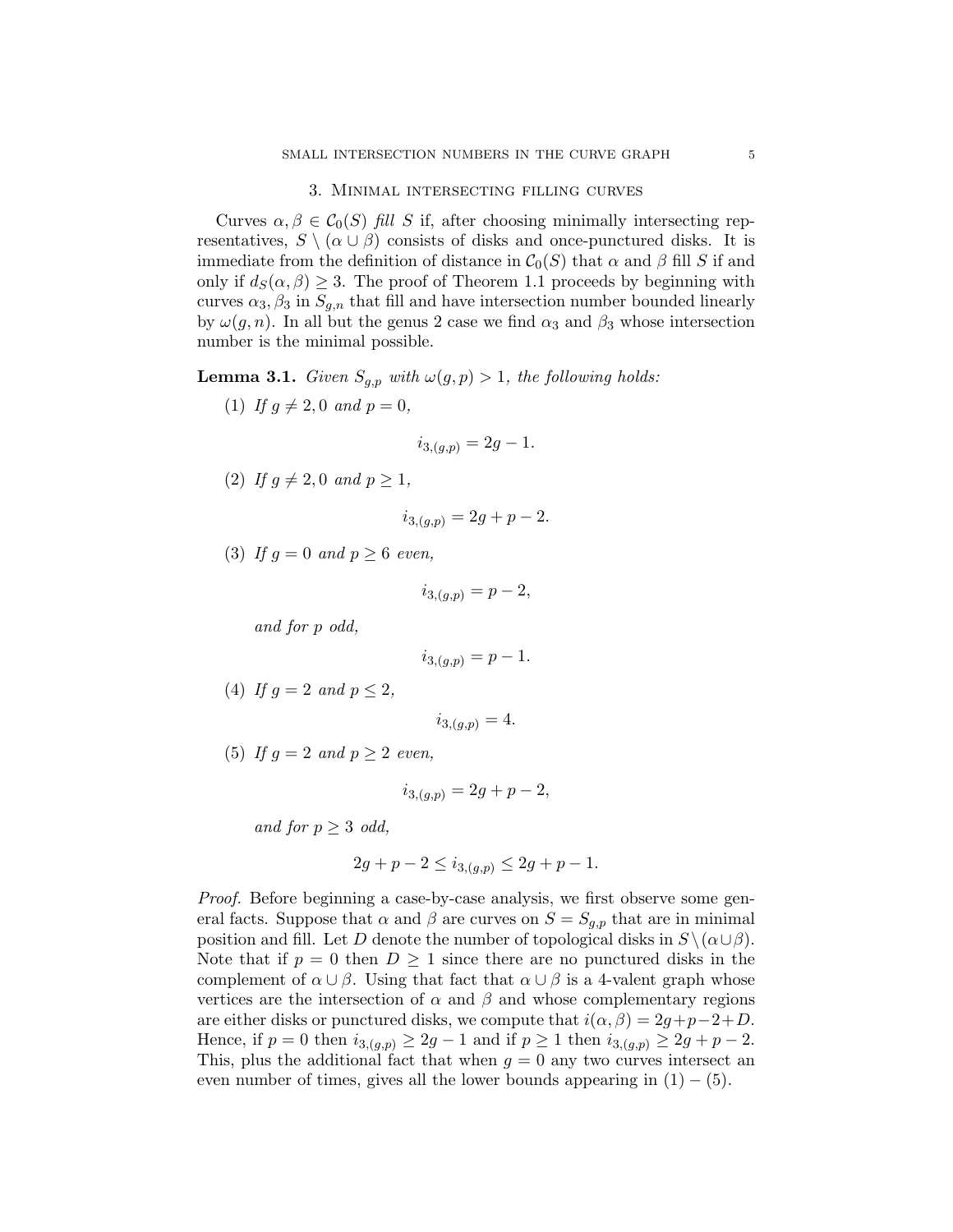

FIGURE 1. Pushing  $\alpha_k$  across  $\beta_j$  and back over creates 2 bigons; puncturing each produces a filling pair on  $S_{q,p+2}$ .

For (1), [AH13] produce pairs of filling curves on a closed surface of genus  $g \geq 3$  that intersect  $2g - 1$  times by an explicit construction. For (2), first note that when  $p = 0$  any pair of curves that fills and intersects  $2g - 1$  times must have a single disk as its complementary region. This follows from the Euler characteristic argument above. By puncturing this disk, we obtain a filling pair on  $S_{q,1}$  that intersects  $2g - 1 = 2g + 1 - 2$  times. When  $g = 1$ , it is easy to find two curves intersecting exactly p times, for any  $p \geq 1$ . The complement of these two curves is  $p$  topological disks and puncturing these disks gives a pair of filling curves on  $S_{1,p}$  that intersect  $p = 2g + p - 2$  times.

Before completing case (2), we introduce a procedure that produces a filling pair for  $S_{g,p+2}$  from a filling pair for  $S_{g,p}$  at the expense of two additional intersection points. Let  $\alpha$  and  $\beta$  be a filling pair for  $S_{g,p}$ ; orient  $\alpha$  and β, and label the arcs of  $\alpha$  (resp. β) separated by intersection points from  $\alpha_1, ..., \alpha_{i(\alpha,\beta)}$  (resp.  $\beta_1, ..., \beta_{i(\alpha,\beta)}$ ) with respect to the chosen orientation, and a choice of initial arc. Suppose that the initial point of  $\alpha_k$  coincides with the terminal point of  $\beta_i$ , as seen on the left hand side of Figure 1.

Then pushing  $\alpha_k$  across  $\beta_i$  and back produces a pair of bigons; puncturing each of these bigons produces a filling pair intersecting  $i(\alpha, \beta) + 2$  times on  $S_{a,p+2}$ . Thus if  $p = 2k + 1$  is odd and  $q > 2$ , by (1) there exists a filling pair whose complement is connected, and we can puncture this single complementary region to obtain a filling pair on  $S_{q,1}$ . Then performing the operation pictured above k times yields a filling pair on  $S_{g,p}$  intersecting  $2g + p - 2$  times. The Euler characteristic argument above yields a lower bound of  $2g + p - 2$  for  $i_{3,(g,p)}$ , and this proves (3) in the case p is odd.

If  $p$  is even, the same argument can work if there exists a filling pair  $(\alpha_q, \beta_q)$  on  $S_{q,0}$  intersecting 2g times, which is equivalent to the complement of  $\alpha \cup \beta$  consisting of two topological disks. Assuming such a filling pair exists, we obtain a filling pair on  $S_{q,2}$  intersecting  $2g = 2g + p - 2$  times by puncturing both disks. Then the double bigon procedure described above produces the desired filling pair for any larger number of even punctures.

Therefore, to finish the proof of (2) it suffices to exhibit a filling pair on  $S_{q,0}, g > 2$ , intersecting 2g times. Consider the polygonal decomposition of  $S_{2,0}$  shown in Figure 2, originally constructed in [AH13].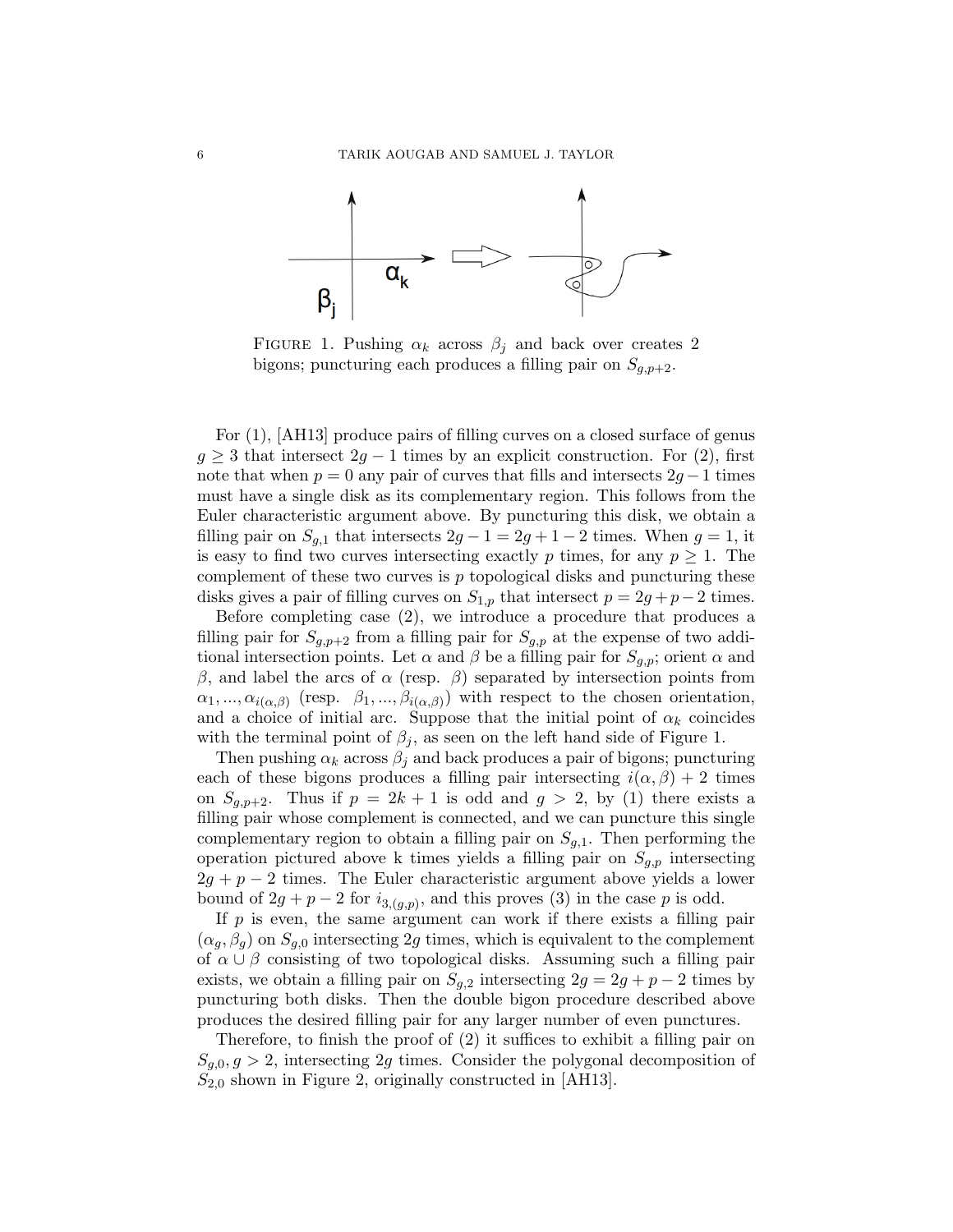

FIGURE 2. Gluing the polygons together with respect to the oriented edge labeling yields  $S_{2,0}$ , and the x-arcs concatenate in the quotient to form a simple closed curve x which fills  $S_{2,0}$ with the curve  $y$ , the concatenation of the  $y$ -arcs. The 4 green points are all identified together in  $S_{2,0}$ .

The boundary of these polygons project to a filling pair  $(x, y)$  on  $S_{2,0}$ intersecting 6 times. Take  $S_{1,0}$ , equipped with the filling pair described above intersecting twice, and cut out a small disk centered around either of these two intersection points to obtain  $\tilde{S}_1$ , a torus with one boundary component equipped with arcs  $\tilde{\alpha}_1, \tilde{\beta}_1$ .

Then given  $S_{2,0}$  equipped with  $(x, y)$ , cut out a small disk centered around the green intersection point above in Figure 2 to obtain  $\tilde{S}_2$ , a genus two surface with one boundary component equipped with arcs  $\tilde{x}, \tilde{y}$ . Then glue  $\tilde{S}_1$  to  $\tilde{S}_2$  by identifying boundary components, while concatenating the endpoints of  $\tilde{\alpha}_1$  to  $\tilde{x}$ , and the endpoints of  $\tilde{\beta}_1$  to  $\tilde{y}$ .

This yields a pair of simple closed curves  $(\alpha_3, \beta_3)$  on  $S_{3,0}$  intersecting 2g times, and we claim that this is a filling pair. Indeed, let  $\gamma$  be any simple closed curve on  $S_{3,0}$  and assume  $\gamma$  is disjoint from both  $\alpha_3$  and  $\beta_3$ . Consider the projections  $\pi_{\tilde{S}_1}^{\mathcal{AC}}(\gamma)$ ,  $\pi_{\tilde{S}_2}^{\mathcal{AC}}(\gamma)$  of  $\gamma$  to the arc and curve graph  $\mathcal{AC}$  of the subsurfaces  $\tilde{S}_1$ ,  $\tilde{S}_2$ . By assumption the arc  $\pi_{\tilde{S}_2}^{\mathcal{AC}}(\gamma)$  is disjoint from the arcs  $\tilde{x}, \tilde{y}$ .

It then follows that this arc must be homotopic into  $\partial \tilde{S}_2$ , because the arcs  $\tilde{x}, \tilde{y}$  are distance at least 3 in  $AC(\tilde{S}_2)$ . Hence  $\gamma$  is homotopic into  $\tilde{S}_1$ ; however, this contradicts the fact that  $\tilde{\alpha}, \tilde{\beta}$  fill  $\tilde{S}_1$ , and therefore  $\gamma$  can not be disjoint from both  $\alpha_3$  and  $\beta_3$ .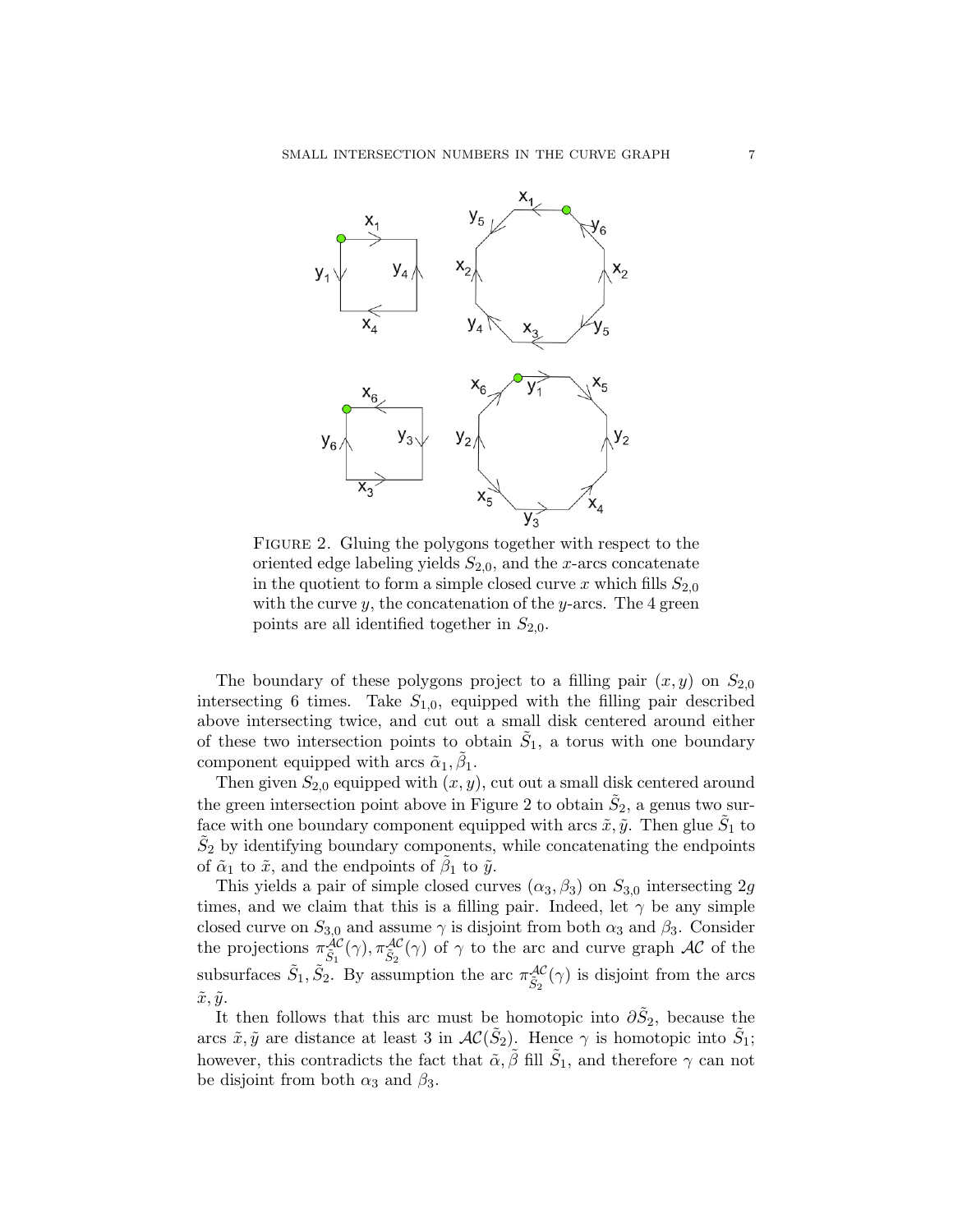Then to obtain a filling pair  $(\alpha_{2k+1}, \beta_{2k+1})$  intersecting  $2(2k+1)$  times on any odd genus surface, we simply iterate this procedure by choosing a filling pair intersecting  $2(2(k-1)+1)$  times on  $S_{2(k-1)+1,0}$ , cutting out a disk centered at any intersection point, and gluing on a copy of  $\tilde{S}_2$ . Thus, the existence of the desired pair for any even genus follows from the same argument by the existence of such a pair on  $S_{2,0}$ - see Figure 6 below. This completes the proof of (2).

For (3), it suffices to give a pair of curves intersecting 4 times on each of  $S_{0.5}$  and  $S_{0.6}$ . For then we can apply the double bigon construction to increase intersection number by two while adding two additional punctures. Filling pairs of curves on these surfaces are shown in Figure 5.

When  $g = 2$ , there exists a filling pair intersecting 4 times [FM12]. It is shown in [AH13] that  $i_{3,(2,0)} > 3$ , but we give a short argument here that was communicated to us by Dan Margalit. Recall that for  $S = S_{2,0}$  there is a homeomorphism  $h : S \to S$  called the hyperelliptic involution such that  $h^2$  is the identity map, h fixes each vertex of  $\mathcal{C}(S)$ , and the quotient  $S/h$ is a sphere with 6 marked points, which can be treated as punctures. See [FM12] for details. If  $\alpha$  and  $\beta$  are curves on S that fill and intersect 3 times, then in  $S/h$ ,  $\alpha$  and  $\beta$  descend to arcs a and b, respectively, whose interiors intersect at most once. It follows that each of  $a$  and  $b$  must have an endpoint on a common marked point. However, it is easy to see that no such arcs can fill a sphere with 6 marked points. We conclude that  $i_{3,(2,0)} = 4$ . Since two curves on  $S_{2,0}$  that fill and intersect 4 times have 2 disks in their complement, puncturing one or two of these disks give filling pairs that complete case (4). Case (5) comes from a final application of the double bigon construction, starting with a minimal intersecting filling pair on either  $S_{2,1}$  or  $S_{2,2}$ , depending on the parity of p. Only in the case where p is even does this construction achieve the lower bound calculated in the first paragraph.

To prove the main result, we will first exhibit the existence of a length 3 geodesic segment satisfying the property that any subsegment has endpoints intersecting close to minimally for their respective curve graph distances. The main theorem is then proved by carefully extending such a segment and inducting on curve graph distance. Thus, we conclude this section with the following lemma:

**Lemma 3.2.** Given  $S_{g,p}$  with  $\omega(g, p) > 1$ , there exists a length 3 geodesic segment  $(v_0, v_1, v_2, v_3)$  in  $\mathcal{C}(S_{q,p})$  such that:

(1) If 
$$
g \neq 2, 1
$$
, then for any  $k, j, 0 \leq k, j \leq 3$ ,  
\n
$$
i(v_k, v_j) = i_{|k-j|, (g, p)};
$$
\n(2) If  $g = 1, p > 1$ , then

$$
i(v_0, v_3) = i_{3,(1,p)}, \ i(v_0, v_2), i(v_1, v_3) \leq 3.
$$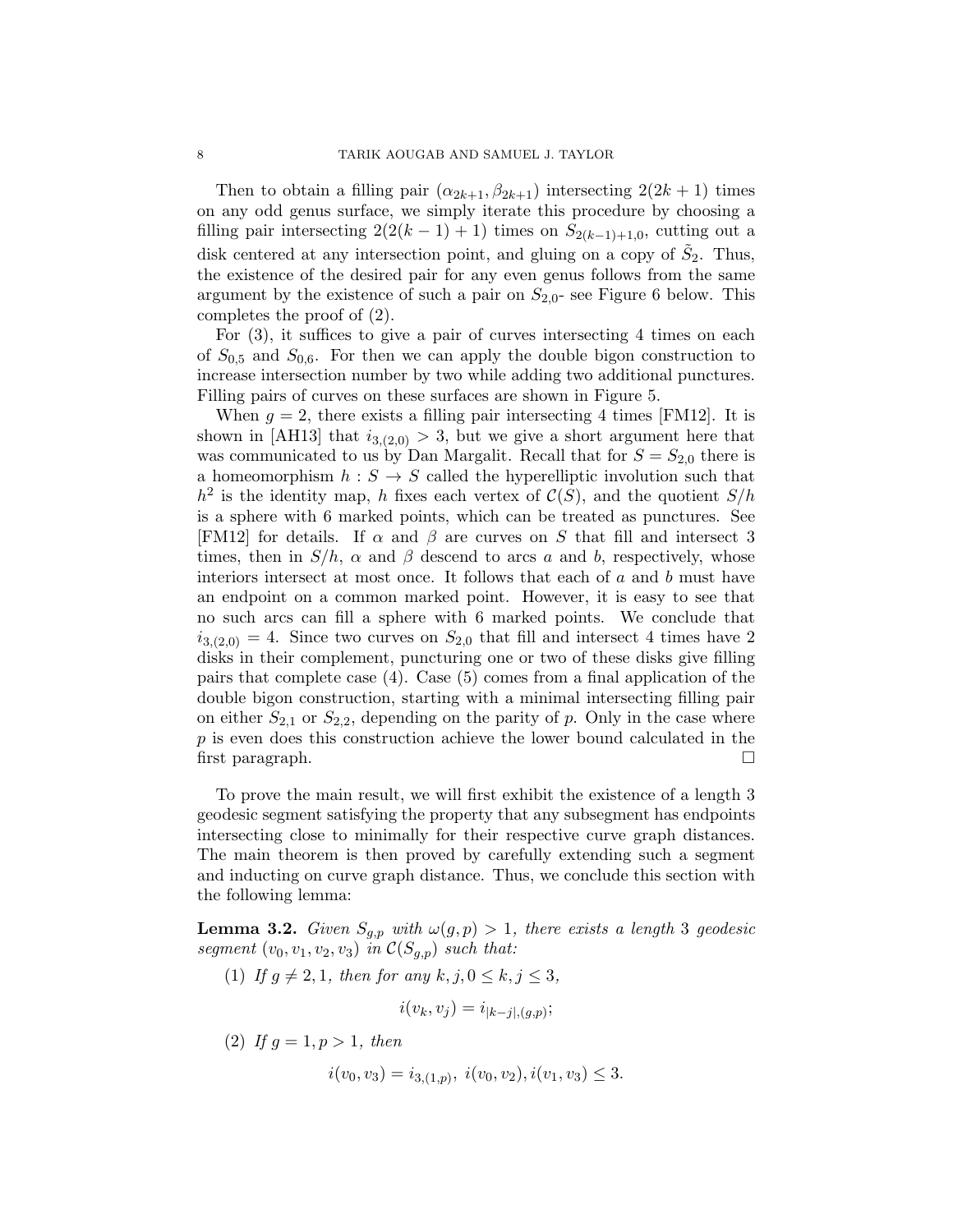(3) If  $g = 2$  and p is even, then the conclusion from (1) holds. If p is odd, then

$$
i(v_0, v_3) \le i_{3,(2,p)} + 1, \ i(v_0, v_2) = i(v_1, v_3) = 1.
$$

*Proof.* For (1), assume first that  $p = 0$  and  $q > 2$ . Then by (1) of Lemma 3.1, there exists a filling pair  $(\alpha, \beta)$  on  $S_{q,p}$  whose complement consists of a single connected component. As in the proof of Lemma 3.1, orient both  $\alpha$ and  $\beta$  and label the arcs along  $\alpha$  (resp.  $\beta$ )  $\alpha_1, ..., \alpha_{2q-1}$  (resp.  $\beta_1, ..., \beta_{2q-1}$ ). Then cutting along  $\alpha \cup \beta$  produces a single polygon P with  $(8g - 4)$  sides, whose edges are labeled from the set

$$
A(g) := \left\{ \alpha_1^{\pm}, ..., \alpha_{2g-1}^{\pm}, \beta_1^{\pm}, ..., \beta_{2g-1}^{\pm} \right\}.
$$

 $(\alpha_k, \alpha_k^{-1})$  is referred to as an inverse pair; these edges project down to the same arc of  $\alpha$  on the surface. Note that the edges of P alternate between belonging to  $\alpha$  and  $\beta$ .

Consider the map  $M : A(g) \to A(g)$  which sends an edge e to the inverse of the edge immediately following  $e$  along  $P$  in the clockwise direction. We claim that M has order 4. Indeed, the map M is combinatorially an order 4 rotation about an intersection point of  $\alpha \cup \beta$ , as pictured below.

Now, suppose that every inverse pair constitutes a pair of opposite edges of  $P$ ; that is to say, the complement of any inverse pair in the edge set of  $P$ consists of two connected components with the same number of edges. Then M induces a rotation of P by  $2\pi/(4q-1)$ , which is not an order 4 rotation, a contradiction.



FIGURE 3. M sends the arc  $\beta_l$  to  $\alpha_k^{-1}$  $\overline{k}^{\text{-}1}$ . The arrows demonstrate the order 4 action of M around the vertex.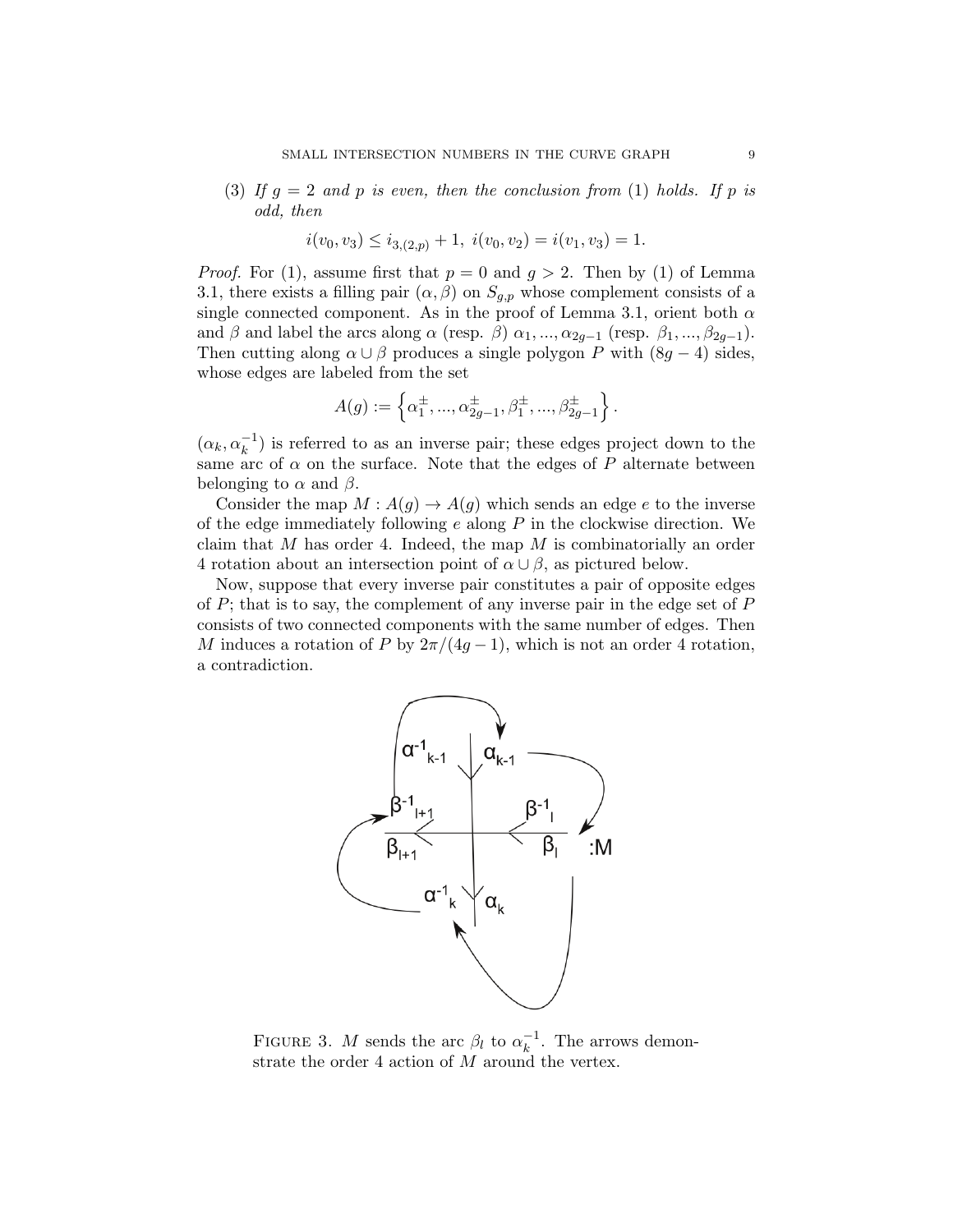Therefore, there must be at least one inverse pair comprised of edges which are not opposite on  $P$ . Without loss of generality, this pair is of the form  $(\alpha_k, \alpha_k^{-1})$ . Let R be the connected component of the complement of  $\alpha_k \cup \alpha_k^{-1}$  $\frac{1}{k}$ <sup>1</sup> in the edge set of P containing more than 4g − 3 edges.

Then there must exist an inverse pair of the form  $(\beta_j, \beta_j^{-1})$  contained in R, since the edges of P alternate between belonging to  $\alpha$  and  $\beta$ , and thus there must be a strictly larger number of  $\beta$  edges in R than in the other component.

Then there is an arc connecting the edges  $(\alpha_k, \alpha_k^{-1})$  which projects down to a simple closed curve  $v_2$  disjoint from  $\beta$  and intersecting  $\alpha$  exactly once. Similarly, there is an arc connecting  $(\beta_j, \beta_j^{-1})$  projecting down to a simple closed curve  $v_1$  which is disjoint from both  $v_1$  and  $\alpha$ , and which intersects β exactly once. Then define  $v_0 := \alpha, v_3 := \beta$ ; this concludes the proof of (1) in the case  $p = 0$ .

If  $q > 2$  and  $p > 0$  is odd, then the double bigon construction introduced in the proof of Lemma 3.1 can be used again here to obtain a length 3 geodesic  $\{v_0, v_1, v_2, v_3\}$  in  $\mathcal{C}_1(S_{q,p})$  satisfying the desired property.

However if  $p$  is even, we can not simply appeal to the construction for  $p =$ 0 and use the double bigon construction, because the minimally intersecting filling pair for even p constructed in Lemma 3.1 is obtained by starting with a pair intersecting 4 times on  $S_{2,0}$ , gluing on genus 2 pieces as in Figure 2, and applying the double bigon procedure as necessary to acommodate for more punctures. We postpone this case until the end of the proof.

When  $g = 1$  and  $p > 1$ , note that  $i_{3,g,p} = 2g + p - 2 = p$ , since on  $S_{1,0}$ , any two simple closed curves intersecting  $n$  times have the property that the complement of their union consists of  $n$  simply connected components. Recall also that a free homotopy class containing a simple closed representative on  $S_{1,0}$  is determined uniquely by a pair of coprime integers. Then starting with the  $(1,0)$  and  $(1,p)$  curves on  $S_{1,0}$ , simply puncture each of the p complementary regions to obtain a pair of curves on  $S_{1,p}$  which fill and intersect minimally.

The figure below shows that when  $p \neq 3$ , there exists a geodesic  $(v_0, v_1, v_2, v_3)$ satisfying the requirements of the lemma, and such that

$$
i(v_0, v_2) = i(v_1, v_3) = 2.
$$

If  $p = 3$ , a similar construction to those shown in Figure 4 exists:  $v_3$ becomes the  $(1, 3)$ -curve and  $v_0$  is still the  $(1, 0)$ -curve. The curve  $v_1$  is as in the  $p = 2$  case, in that it connects the vertical edges of the square and weaves between the punctures (so as to guarantee that it is not homotopic to  $v_0$ ). The curve  $v_2$  is as in both cases pictured above: it bounds a twice punctured sphere with 1 boundary component, is disjoint from  $v_1$ , and intersects  $v_0$ twice. Note that  $i(v_1, v_3) = 3$ .

For  $g = 0$ , we have the length three geodesic in  $\mathcal{C}(S_{0,5})$  and  $\mathcal{C}(S_{0,6})$  as in Figure 5. Again, applying the double bigon construction to the filling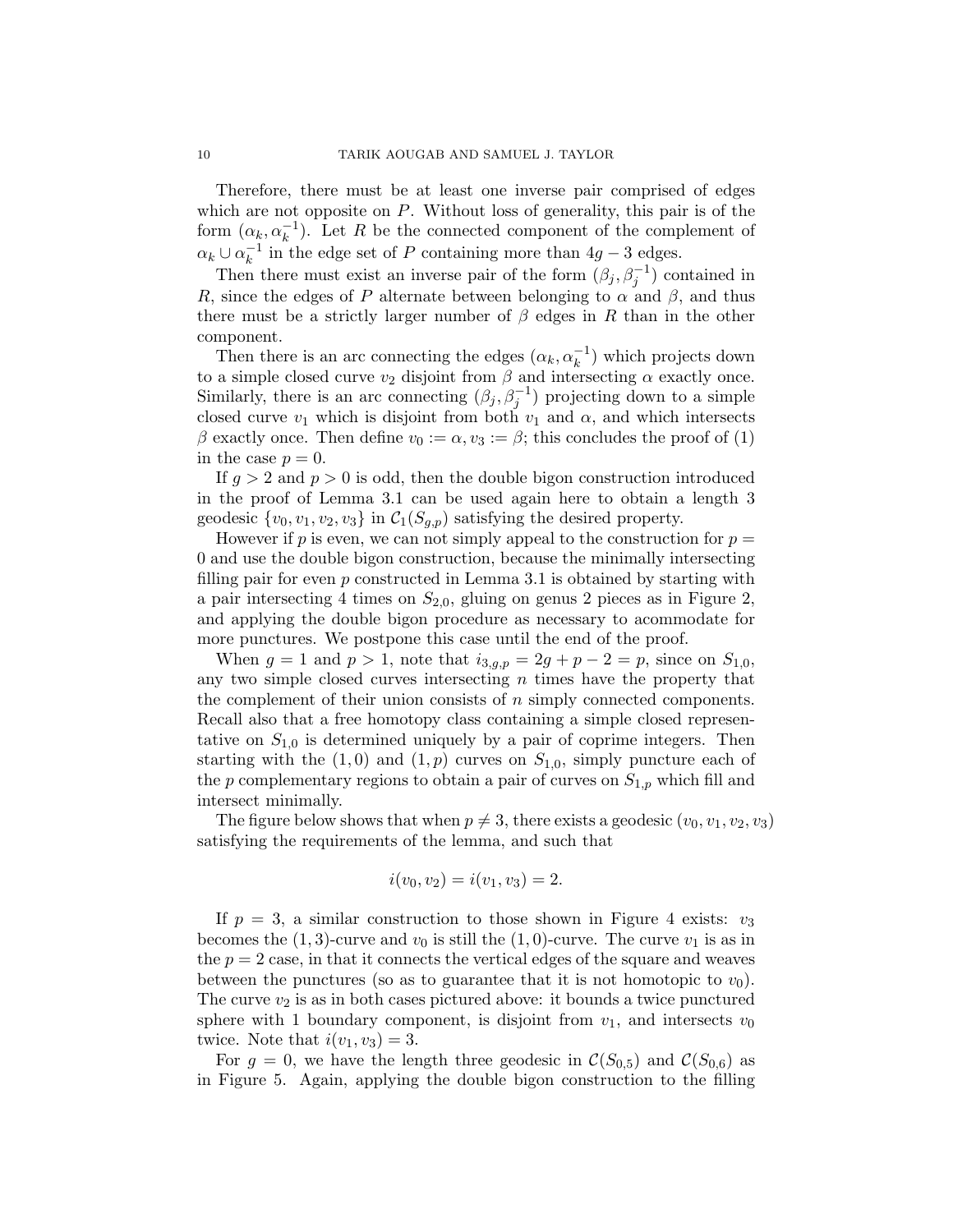

FIGURE 4. If  $q = 1$  and  $p \neq 3$ , there exists a geodesic  $\{v_0, v_1, v_2, v_3\}$  such that the end points of any length 2 subsegment intersect twice, and  $i(v_0, v_3) = i_{3,(1,p)}$ .

curves does not change the intersection number with the other curves in the geodesic. This completes the argument for  $g = 0$ .

If  $g = 2$ , the existence of the desired geodesic segment in  $C_1(S_{2,0})$  will imply the existence of the corresponding segment in  $C_1(S_{2,p})$  for  $p > 1$  by another application of the double bigon construction. The filling pair  $(\alpha, \beta)$ on  $S_{2,0}$  shown on Page 41 of [FM12] is obtained by gluing together a pair of octagons in accordance with the gluing pattern pictured below in Figure 6.

Note that both  $\alpha_1$  and  $\alpha_1^{-1}$  are on the left octagon, and  $\beta_2, \beta_2^{-1}$  are both edges of the right octagon. Therefore, let  $v_3$  be a simple closed curve whose lift to the disjoint union of octagons pictured above is an arc connecting  $\alpha_1$ to  $\alpha_1^{-1}$ , and let  $v_2$  be a curve whose lift is an arc connecting  $\beta_2$  to  $\beta_2^{-1}$ . Then  $(v_0, v_1, v_2, v_3 = \beta)$  is the desired geodesic segment in  $\mathcal{C}(S_{2,0})$ .

Finally, if p is even and  $g > 2$ , observe that in the bottom octagon of Figure 6, there is an arc connecting the edges labeled  $x_5$  which projects to a curve  $v_1$  disjoint from the y curve, and intersecting the x curve only once. Furthermore, there is an arc in the upper octagon connecting the two  $y_5$  edges which projects to a simple closed curve  $v_2$  on  $S_2$  disjoint from the x curve, and intersecting the  $y$  curve only once. In the construction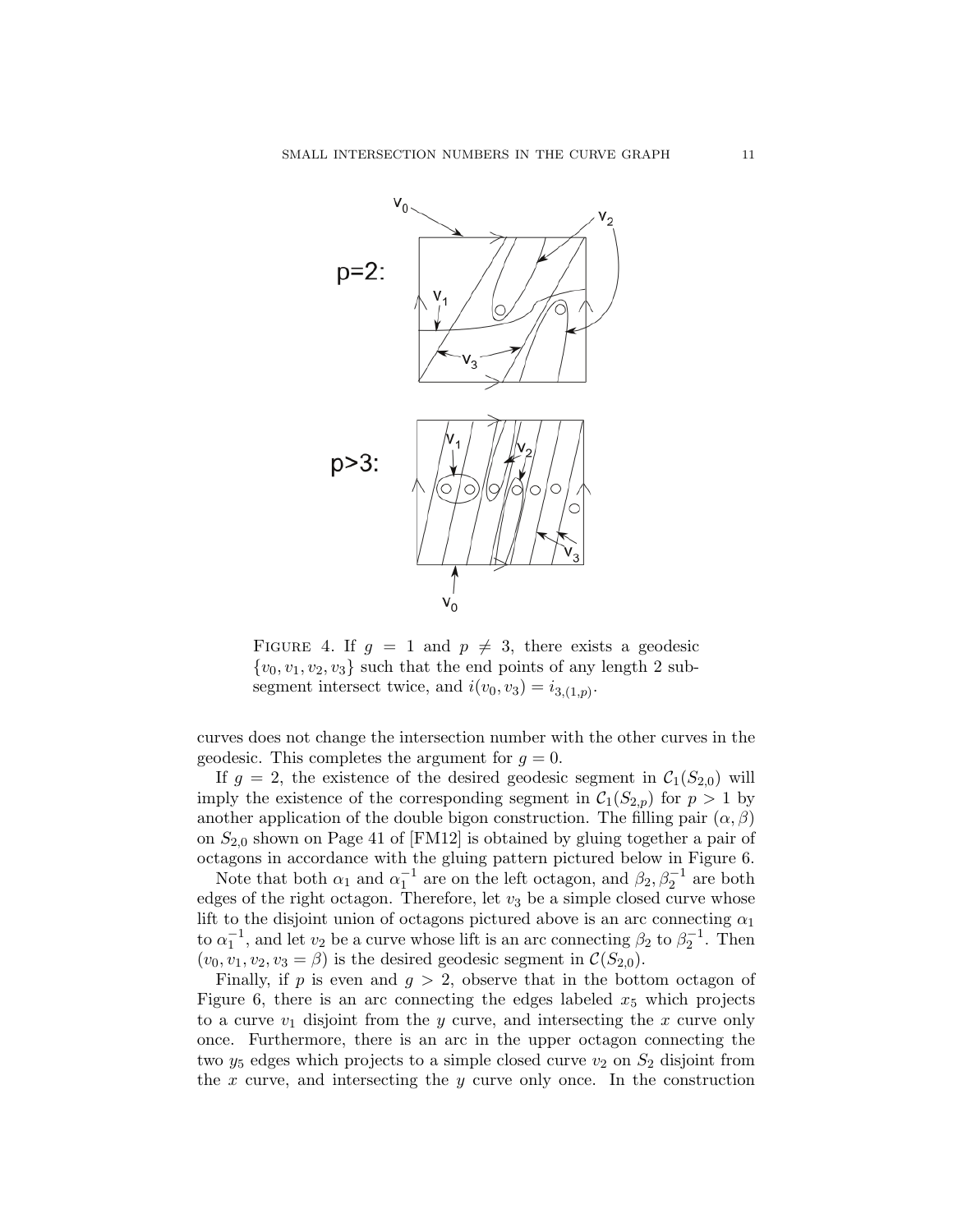

FIGURE 5. Length 3 geodesics in  $C_1(S_{0,5})$  and  $C_1(S_{0,6})$ .



FIGURE 6. Gluing the octagons together by pairing together sides with the same label produces  $S_{2,0}$ ; the  $\beta$ -arcs concatenate in order to form a simple closed curve  $\beta$ , which fills  $S_{2,0}$ with the simple closed curve  $\alpha$ - the concatenation of the  $\alpha$ arcs.

outlined in Lemma 3.1, when  $p$  is even, we glue a copy of this genus 2 piece to some  $S_{g,p}$  equipped with a minimally intersecting filling pair  $\{\alpha,\beta\}$ , such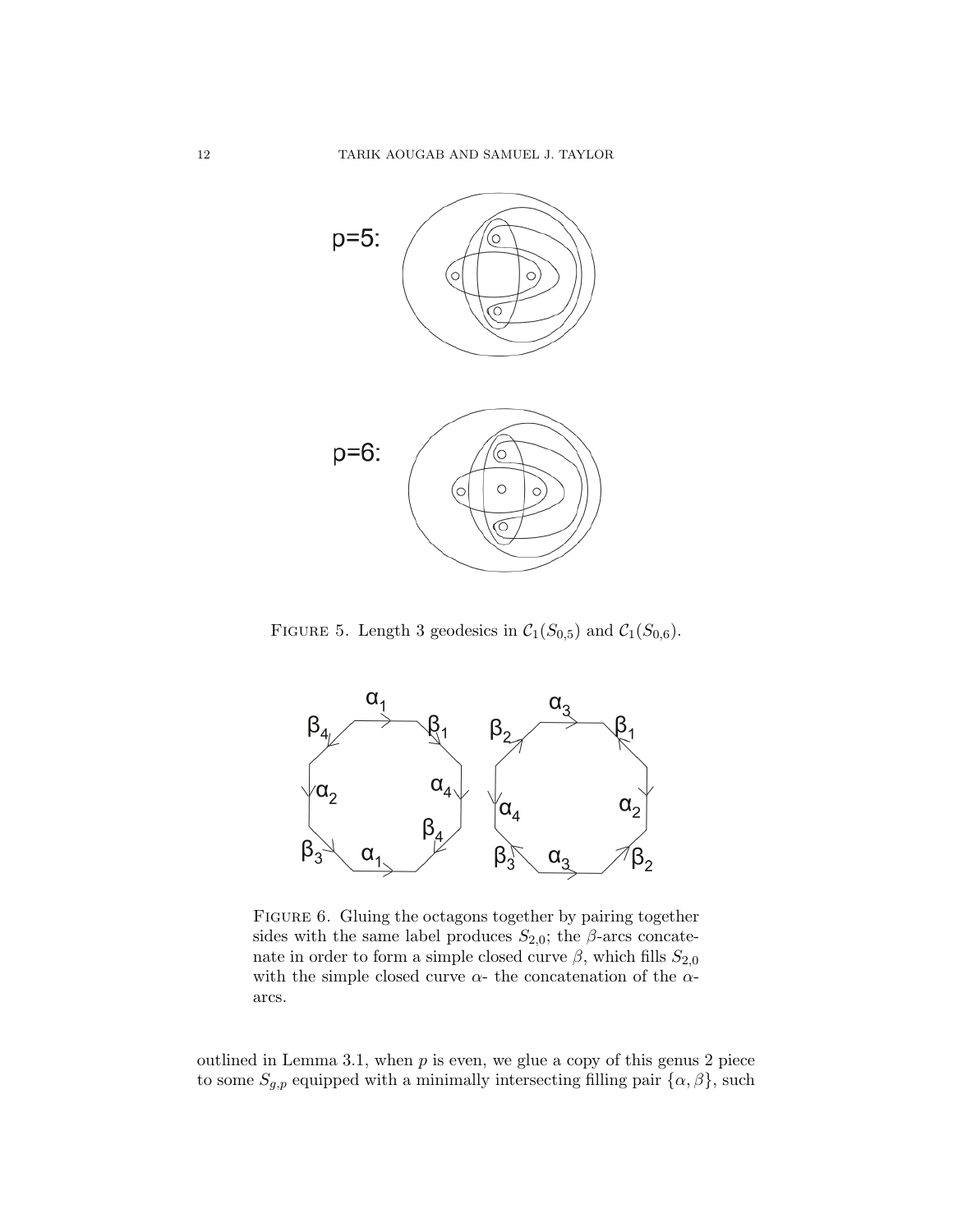that  $S_{q,p} \setminus (\alpha \cup \beta)$  has two connected components which are not punctured bigons.

After gluing, we concatenate the complement of the green vertex in the x curve to  $\alpha$  to obtain a simple closed curve  $v_0$  on  $S_{q+2,p}$ , and similarly the complement of the green vertex in the  $y$  curve becomes a sub-arc of some curve  $v_3$  on  $S_{g+2,p}$ ;  $S_{g+2,p} \setminus (v_0 \cup v_3)$  will still have exactly two connected components that are not punctured bigons. Note that the curves  $v_1, v_2$  are embedded in the complement of the green vertex on  $S_2$ , and therefore we can also think of them as curves on  $S_{g+2,p}$  after gluing on the genus 2 piece. The path  $(v_0, v_1, v_2, v_3)$  in  $C_1(S_{g,p+2})$  is the desired length 3 geodesic.

 $\Box$ 

Since the intersection numbers determined in Lemma 3.2 are the basis for our construction in the next sections, we make the following notation: if  $\{v_0, v_1, v_2, v_3\}$  is the geodesic in  $\mathcal{C}(S_{g,p})$  determined by Lemma 3.2, then set  $\eta_{3,(g,p)} = i(v_0, v_3)$  and  $\eta_{2,(g,p)} = \max\{i(v_1, v_3), i(v_0, v_2)\}\$ . Note that in most cases these are the minimum possible intersection numbers given their distance.

## 4. Warm-up

To give the idea of the general argument, we present a simplified argument to prove that  $i_{4,(g,p)}$  is  $O(\omega^2)$ , where  $\omega = \omega(g,p)$ . The idea is that for small curve graph distance we can bypass the bounded geodesic image theorem using the simple fact that the projection from the curve graph to the curve graph of an annulus is coarsely 1- Lipschitz.

Begin with curves  $\alpha_3$  and  $\beta_3$  that have distance 3 in the curve graph and intersect  $i_{3,(g,p)}$  times. Let  $\delta$  be a curve that has distance 2 from  $\beta_3$  and distance 1 from  $\alpha_3$ . Set  $\beta_4$  equal to  $T^8_{\alpha_3}(\beta_3)$  and  $\alpha_4$  equal to  $\beta_3$ . Note that  $d(\alpha_4, \beta_4) \leq 4$  since each of these curves has distance 2 from  $\delta = T_{\alpha_3}^8(\delta)$ . If there is a geodesic from  $\alpha_4$  to  $\beta_4$  all of whose vertices intersect  $\alpha_3$  then since the projection to  $\mathcal{C}(\alpha_3)$  is Lipschitz

$$
d_{\alpha_3}(\alpha_4, \beta_4) \le 4 + 1 = 5.
$$

This, however, contradicts our choice of Dehn twist  $T^8_{\alpha_3}$  since

$$
d_{\alpha_3}(\alpha_4, \beta_4) = d_{\alpha_3}(\beta_3, T^8_{\alpha_3}(\beta_3)) \ge 8 - 2 = 6.
$$

We conclude that any geodesic from  $\alpha_4$  to  $\beta_4$  must enter the one neighborhood of  $\alpha_3$  and so  $d(\alpha_4, \beta_4) = 4$ . Finally, by the twist inequality

$$
i(\alpha_4, \beta_4) = i(\beta_3, T_{\alpha_3}^{10}(\beta_3)) = 10 \cdot i(\alpha_3, \beta_3)^2 = 10 \cdot (i_{3,(g,p)})^2,
$$

as required.

This process can be repeated, however at each step we require a twist whose power grows linearly with curve graph distance. To avoid this, we use the bounded geodesic image theorem (Theorem 2.1).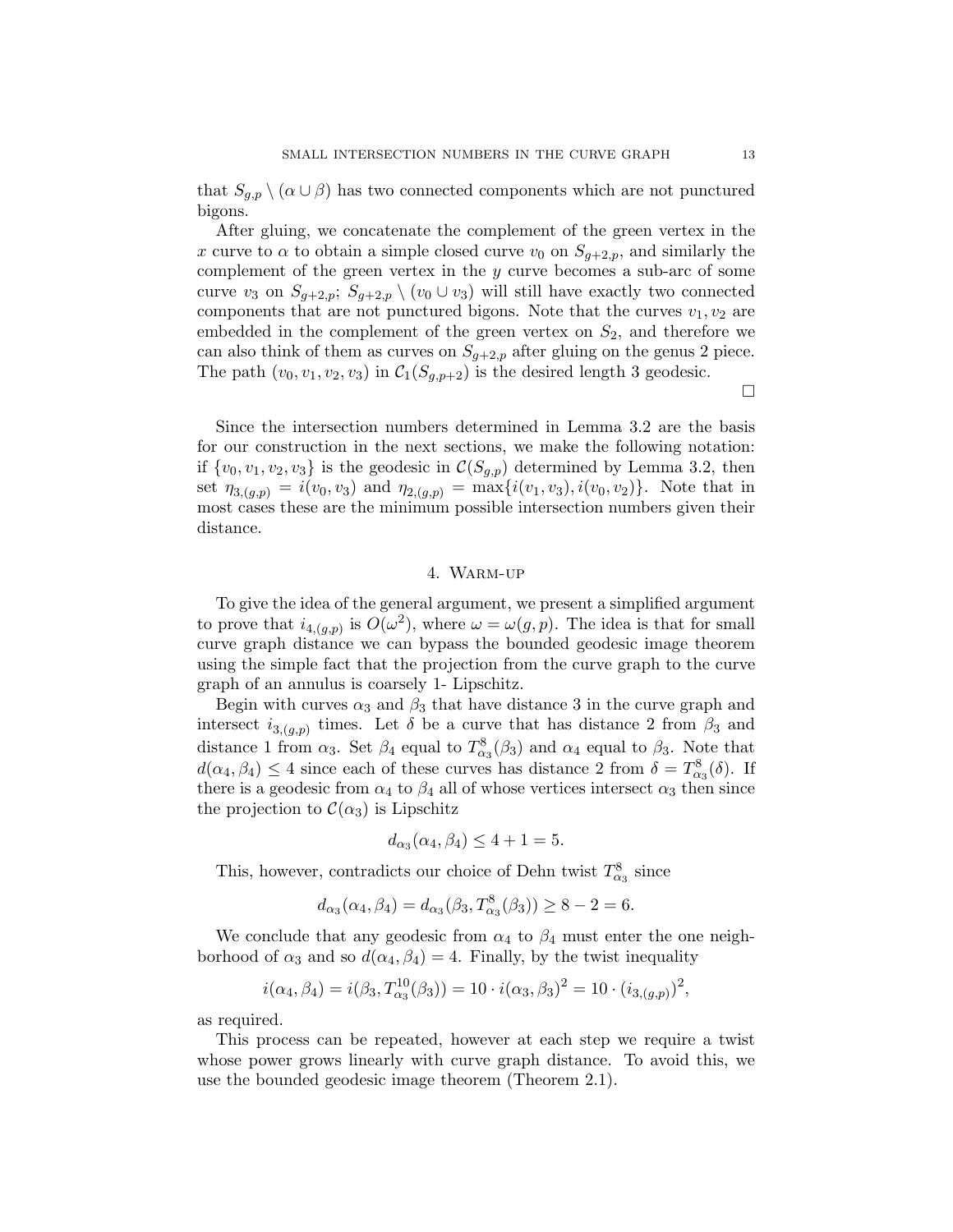#### 5. Minimal intersection rays

Set  $B = M + 3$ , where M is as in Theorem 2.1. Fix a surface  $S =$  $S_{g,p}$  and begin with the length 3 geodesic  $(v_0, v_1, v_2, v_3)$  in  $\mathcal{C}_1(S_{g,p})$  with  $i(v_i, v_j) = \eta_{|j-i|, (g, p)}$  as in Lemma 3.2 and the final paragraph of Section 3. Set  $\eta = \eta_{3,(g,p)}$ . What's important here is the fact that  $i(v_0, v_3)$  is bounded linearly in the complexity of S, while  $i(v_0, v_2)$  and  $i(v_1, v_3)$  are uniformly bounded, independent of complexity. From this, we construct a geodesic ray whose vertices have optimal intersection number given their distance, in the sense described in the introduction. We begin by defining a sequence of geodesics  $\gamma^k$  in  $\mathcal{C}_1(S)$  whose lengths grow exponentially in k and have the property that all but the last vertex of  $\gamma^k$  is contained in  $\gamma^{k+1}$ . We refer to k as the level of  $\gamma^k$ .

Set  $\gamma^0 = (v_0^0, v_1^0, v_2^0, v_3^0) := (v_0, v_1, v_2, v_3)$  and let  $n_k = 2^k + 2$ . We define  $\gamma^{k+1} = (v_i^{k+1})_{i=0}^{\tilde{n}_{k+1}}$  from  $\gamma^k = (v_i^k)_{i=0}^{\tilde{n}_k}$  as follows:

$$
v_i^{k+1} = \begin{cases} v_i^k & 0 \le i \le n_k - 1\\ T_{v_{n_k}^k}^B(v_{n_{k+1}-i}^k) & n_k - 1 \le i \le n_{k+1}. \end{cases}
$$

Since  $v_{n_k-1}^k = T_{v_n^k}^B$  $v_{n_k}^B(v_{n_k-1}^k)$ ,  $\gamma^{k+1}$  is a path of adjacent vertices in  $\mathcal{C}_0(S)$  of length  $\ell(\gamma^{k+1}) = n_{k+1}$ . For example,

$$
\gamma^1=(v_0^0,~v_1^0,~v_2^0=T^B_{v_3^0}(v_2^0),~T^B_{v_3^0}(v_1^0),~T^B_{v_3^0}(v_0^0))
$$

represents a length 4 path in  $C_1(S)$ .

To simplify notation we note that  $v_0^k = v_0^0$  for all k and so we denote this vertex of  $C_1(S)$  simply by  $v_0$ . Also, for each k we define  $e_k := v_{n_k}^k$ . Hence, the endpoints of  $\gamma^k$  are  $v_0$  and  $e_k$ , and we orient  $\gamma^k$  from  $v_0$  to  $e_k$ . If we denote by  $\gamma_o^k$  the initial subsegment of  $\gamma^k$  containing all but the last vertex  $e_k$  of  $\gamma^k$ , then  $\gamma^k$  is an initial subsegment of  $\gamma^{k+1}$  and we write

$$
\gamma^{k+1} = \gamma_{\circ}^k \cup T_{e_k}^B(\gamma_{\circ}^k).
$$

**Lemma 5.1.** For  $k \geq 0$ ,  $\gamma^k$  is a geodesic in  $C_1(S)$ .

*Proof.* For  $k = 0$  this is by construction. Assume that the lemma holds for  $\gamma^k$  and recall that  $\gamma^{k+1} = \gamma_{\circ}^k \cup T_{v_k}^B$  $v_{n_k}^B(\gamma_\circ^k)$  has length  $n_{k+1} = 2^{k+1} + 2$ . Note that

$$
d_{e_k}(v_0, T_{e_k}^B(v_0)) \ge B - 2 > M,
$$

so by Theorem 2.1 any geodesic between these vertices must pass through a 1-neighborhood of  $e_k$ . Hence,

$$
d(v_0, T_{e_k}^B(v_0)) \ge 2\ell(\gamma^k) - 2 \ge 2(2^k + 2) - 2 = 2^{k+1} + 2 = \ell(\gamma^{k+1}).
$$
  
Hence,  $\gamma^{k+1}$  is a geodesic.

The following theorem is our main technical result. It gives the desired intersection number, by *level*. The corollary following it removes the dependence on level.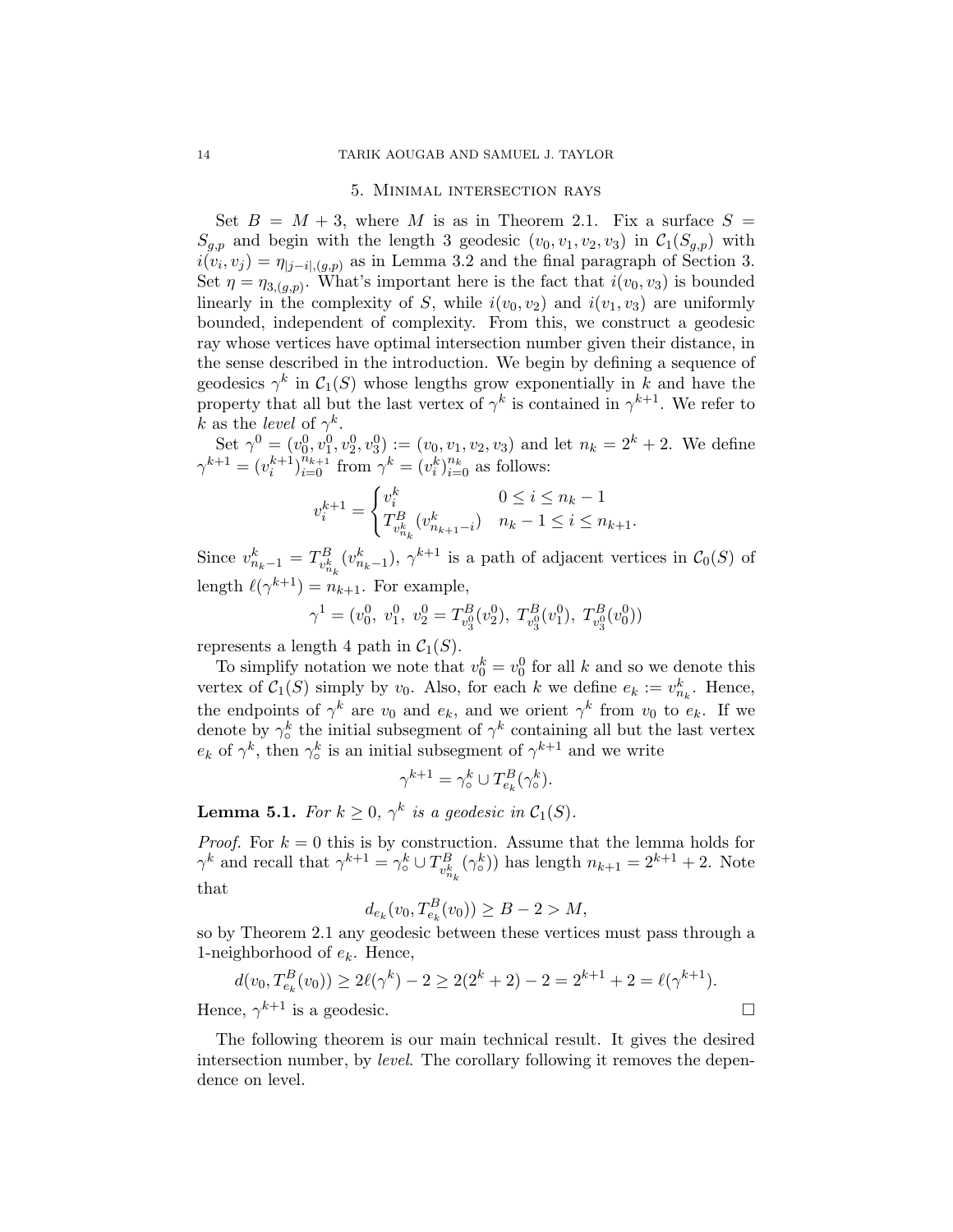**Theorem 5.2.** For  $k \geq 0$  and  $\gamma^k = (v_i^k)_{i=0}^{n_k}$  the following inequality holds for all  $0 \leq i \leq j \leq n_k$ :

$$
i(v_i, v_j) \le \epsilon(\epsilon B)^{2^k - 1} \eta^{|j - i| - 2} + f_{i, j, k}(\eta),
$$

where  $f_{i,j,k}(x)$  is  $O(x^{|j-i|-4})$ ,  $\epsilon = 1$  if  $g \geq 2$  and  $\epsilon = 4$  otherwise.

*Proof.* The proof is by induction on k. For  $k = 0$ , this holds by our choice of  $(v_0, v_1, v_2, v_3)$  using Lemma 3.2. Assume that the result holds for  $\gamma^k$  and let  $1 \le i \le j \le n_{k+1}$ . If  $j \le n_k - 1$  then  $i(v_i^{k+1}, v_j^{k+1}) = i(v_i^k, v_j^k)$  and the result holds by induction. Similarly, if  $n_k - 1 \leq i$  then  $v_i^{k+1} = T_{e_k}^B(v_m^k)$  and  $v_j^{k+1} = T_{e_k}^B(v_l^k)$  for some  $1 \leq m, l \leq n_k - 1$ . In this case,

$$
i(v_i^{k+1}, v_j^{k+1}) = i(T_{e_k}^B(v_m^k), T_{e_k}^B(v_l^k)) = i(v_m^k, v_l^k).
$$

Since  $|j - i| = |l - m|$ , we are done by induction.

So we may assume that  $1 \leq i \leq n_k - 2$  and that  $v_j^{k+1} = T_{e_k}^B(v_l^k)$  for  $l \leq n_k - 2$ . By definition of  $v_j^{k+1}$ , we see that  $l = n_{k+1} - j$ . Then

$$
i(v_i^{k+1}, v_j^{k+1}) = i(v_i^k, T_{e_k}^B(v_l^k))
$$

and so we must bound  $i(v_i^k, T_{e_k}^B(v_i^k))$ . Since this expression involves only vertices of  $\gamma^k$ , we will drop the superscript k from the notation. By the twist inequality,

(5.1) 
$$
i(v_i, T_{e_k}^B(v_l)) \leq Bi(e_k, v_l)i(e_k, v_i) + i(v_i, v_l),
$$

where  $e_k$  is  $v_{n_k}$ , the terminal vertex of  $\gamma^k$ . Applying the induction hypothesis to  $\gamma^k$  we have the following inequalities:

$$
i(v_{n_k}, v_l) \le \epsilon(\epsilon B)^{2^k - 1} \eta^{n_k - l - 2} + f_{l, n_k, k}(\eta),
$$
  

$$
i(v_{n_k}, v_i) \le \epsilon(\epsilon B)^{2^k - 1} \eta^{n_k - i - 2} + f_{i, n_k, k}(\eta),
$$
  

$$
i(v_i, v_l) \le \epsilon(\epsilon B)^{2^k - 1} \eta^{|i - l| - 2} + f_{i, l, k}(\eta),
$$

where  $f_{a,b,k}(x)$  is  $O(x^{|b-a|-4})$ . Plugging these inequalities into Inequality 5.1, we obtain

$$
i(v_i, T_{v_{n_k}}^B(v_l)) \le \epsilon(\epsilon B)^{2^{k+1}-1} \eta^{(2n_k-l-i-4)} + f_{i,j,k+1}(\eta),
$$

where  $f_{i,j,k+1}(x)$  is defined to be

$$
f_{i,j,k+1}(x) := \epsilon(\epsilon B)^{2^k - 1} x^{n_k - l - 2} f_{i,n_k,k}(x) + \epsilon(\epsilon B)^{2^k - 1} x^{n_k - i - 2} f_{l,n_k,k}(x) + \epsilon(\epsilon B)^{2^k - 1} x^{|l - i| - 2} + f_{i,l,k}(x).
$$

Since

$$
2n_k - l - i - 4 = 2^{k+1} - l - i = j - i - 2,
$$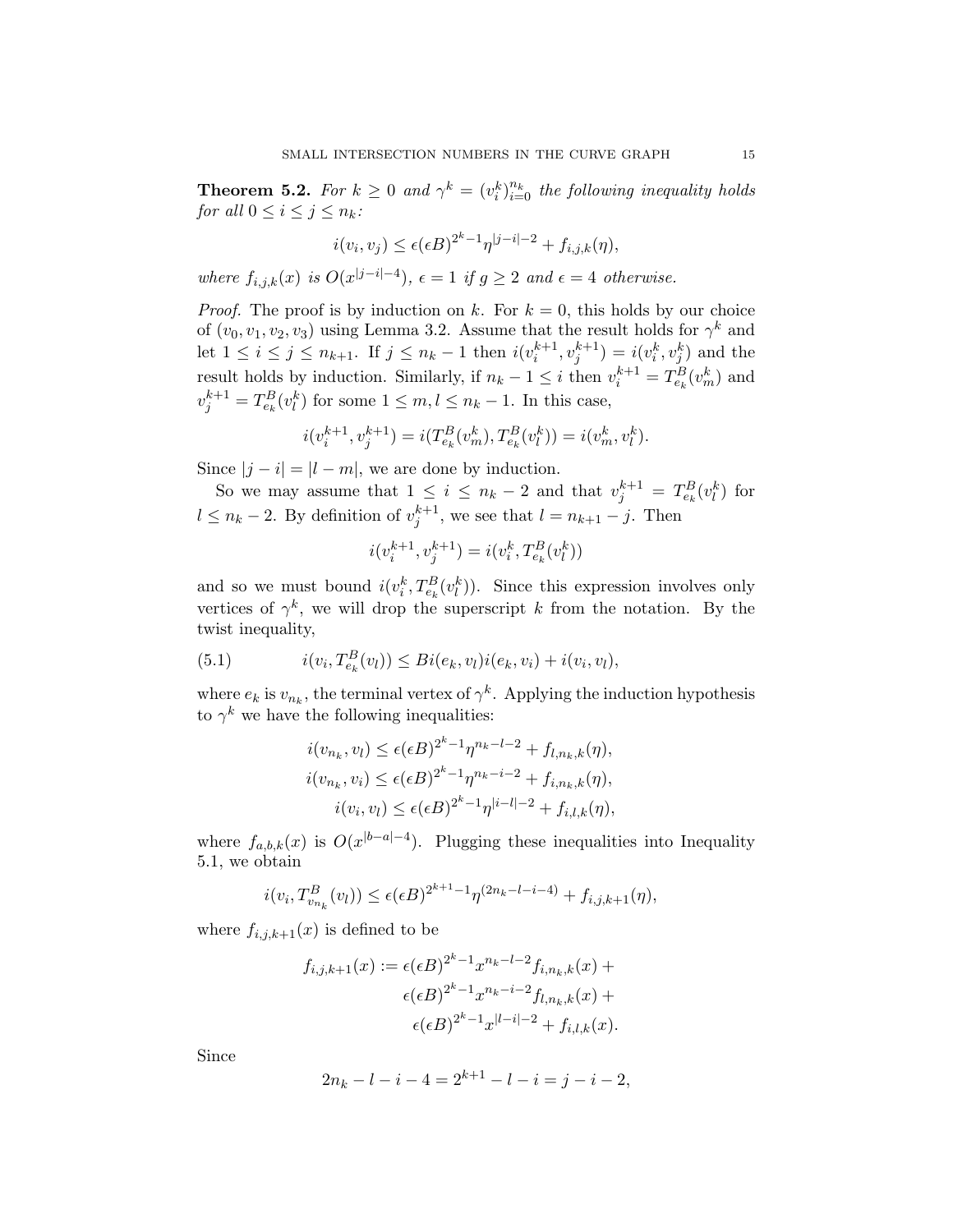it only remains to show that  $f_{i,j,k+1}(x)$  is  $O(x^{|j-i|-4})$ . To see this, we note that  $f_{i,j,k+1}(x)$  is  $O(h(x))$  where

$$
h(x) = \max\{x^{2n_k - l - i - 6}, x^{|l - i| - 2}\}.
$$

By our assumption,  $l \leq n_k - 2 = 2^k$  so that

$$
2n_k - l - i - 6 \ge 2^{k+1} - l - i - 2 \ge l - i - 2.
$$

This implies that  $f_{i,j,k+1}$  is  $O(x^{2n_k-l-i-6})$  and observing that  $2n_k-l-i-6=$  $j - i - 4$  completes the proof.

Now set  $\gamma = \bigcup_k \gamma_o^k$ . This is an infinite geodesic ray with endpoint  $v_0$ . For convenience, relabel the vertices of  $\gamma$  so that  $\gamma = (v_0, v_1, v_2, \ldots)$ .

 $\Box$ 

**Corollary 5.3.** Let  $\gamma$  be the geodesic ray in  $\mathcal{C}_1(S_{q,p})$  as described above. Then for any  $i \leq j$ 

$$
i(v_i, v_j) \le \epsilon(\epsilon B)^{2j-5} \eta^{|j-i|-2} + f_{i,j}(\eta),
$$

where  $f_{i,j}(x)$  is  $O(x^{|j-i|-4})$ ,  $\epsilon = 1$  if  $g \geq 2$  and  $\epsilon = 4$  otherwise.

*Proof.* Take k so that  $2^k + 2 \leq j < 2^{k+1} + 2$ . Then  $v_j$  is a vertex of  $\gamma$ that first appears at the  $k + 1$ th level. That is,  $v_j = v_j^{k+1} \in \gamma^{k+1}$ . Then  $2^{k+1} - 1 = (2^{k+1} + 4) - 5 \le 2j - 5$ . Now apply Theorem 5.2 to  $\gamma^{k+1}$  to conclude the proof.

#### **REFERENCES**

- [AH13] Tarik Aougab and Shinnyih Huang, Minimally intersecting filling pairs on surfaces, arXiv preprint arXiv:1312.0913 (2013).
- [Aou12] Tarik Aougab, Uniform hyperbolicity of the graphs of curves, arXiv preprint arXiv:1212.3160 (2012).
- [BCM12] Jeffrey F Brock, Richard D Canary, and Yair N Minsky, The classification of kleinian surface groups, ii: The ending lamination conjecture, Annals of Mathematics 176 (2012), 1–149.
- [BKMM12] Jason Behrstock, Bruce Kleiner, Yair Minsky, and Lee Mosher, Geometry and rigidity of mapping class groups, Geometry & Topology  $16$  (2012), 781–888.
- [BM08] Jason A Behrstock and Yair N Minsky, Dimension and rank for mapping class groups, Annals of Mathematics 167 (2008), 1055–1077.
- [BM12] Joan S Birman and William W Menasco, The curve complex has dead ends, arXiv preprint arXiv:1210.6698 (2012).
- [Bow06] Brian H Bowditch, Intersection numbers and the hyperbolicity of the curve complex, Journal für die reine und angewandte Mathematik (Crelles Journal) 2006 (2006), no. 598, 105–129.
- [FM12] Benson Farb and Dan Margalit, A primer on mapping class groups, Princeton Mathematical Series, vol. 49, Princeton University Press, Princeton, NJ, 2012.
- [Ham05] Ursula Hamenstaedt, Geometry of the mapping class groups iii: Quasiisometric rigidity, arXiv preprint math/0512429 (2005).
- [Har81] W. J. Harvey, Boundary structure of the modular group, 245–251.
- [Hem01] John Hempel, 3-manifolds as viewed from the curve complex, Topology 40 (2001), no. 3, 631–657.